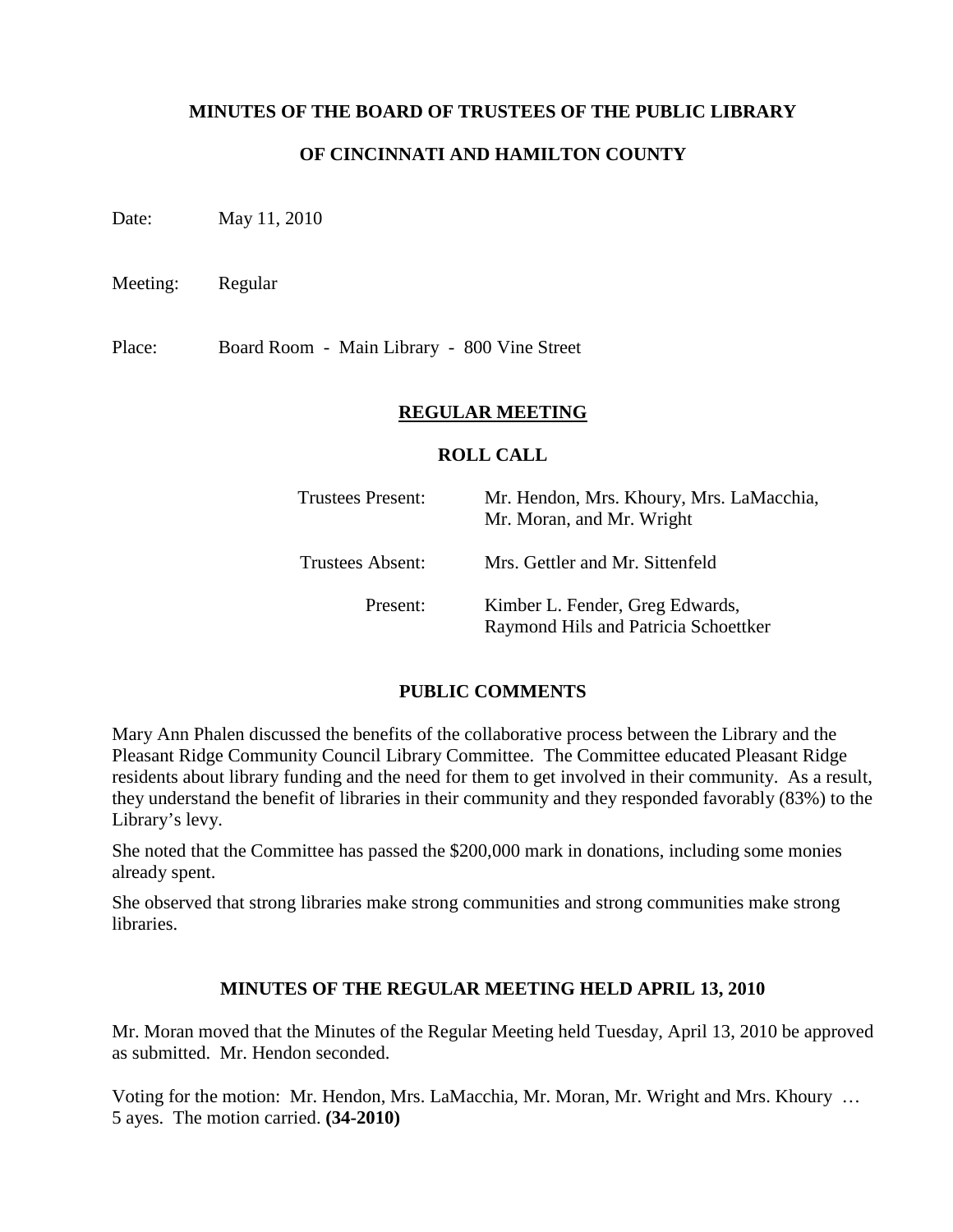# **EXECUTIVE DIRECTOR'S REPORT**

Ms. Fender reported that:

## Hennen American Public Library Ratings

• our Library is tied with Hennepin County for 7th place ranking in the 2010 Hennen American Public Library Ratings (HAPLR) in our size category (one of 84 libraries nationally serving a population of more than 500,000). This is the highest ranking our Library has achieved since first being included among the top 10 in 2005.

Paula Brehm-Heeger - American Library Association Council

• Paula Brehm-Heeger has been elected to a three-year term as a member of the American Library Association's Council, the governing body of the ALA.

Services/Demand Demonstrate Need for Libraries

- A number of studies and writers have looked at the changing use of libraries and have concluded that libraries are still relevant today. In response to Mrs. Khoury's request for key points on this issue, Ms. Fender offered:
	- Demand has grown 23% since 2000. Nearly 16.4 million items were borrowed in 2009, including a 9.1% annual increase in print use.
	- Year-to-date, circulation of digital materials (ebooks & downloadable audiobooks) is up 34%, database use 9%. Virtual Library hits in 2009 were (1.8 million), 120% higher than 2008.
	- 45% of 169 million public library visitors used Internet access over the past year. Our  $650+$ public computers are in use all day, every day.
	- About 2 million reference questions are asked every year by email, text message, phone and in person.
	- Job and career workshops help jobseekers and access to technology enables them to apply for jobs online, create a resume, research potential employers and set up an email account.
	- Kindergarten readiness programs help prepare children to succeed in school.
	- Homework centers, online homework help, teacher collections for classroom use, programs, Kidspace and Teenspace websites and other resources give children tools to succeed academically.
	- 24/7 database access, workshops, training programs, free wi-fi and trademark & patent collections help entrepreneurs and small business owners.

# Cincinnati Public Schools Literacy Grant

• she submitted a general letter of support for a grant Cincinnati Public Schools is applying for through the Office of Elementary and Secondary Education for "Improving Literacy Through School Libraries." CPS is not requesting funding or resources from the Library.

# Americorps Techcore Grant

• the Library is partnering with the Ohio Historical Society for an Americorps Techcore Grant. The grant would provide a student, for at least one year, who would contact regional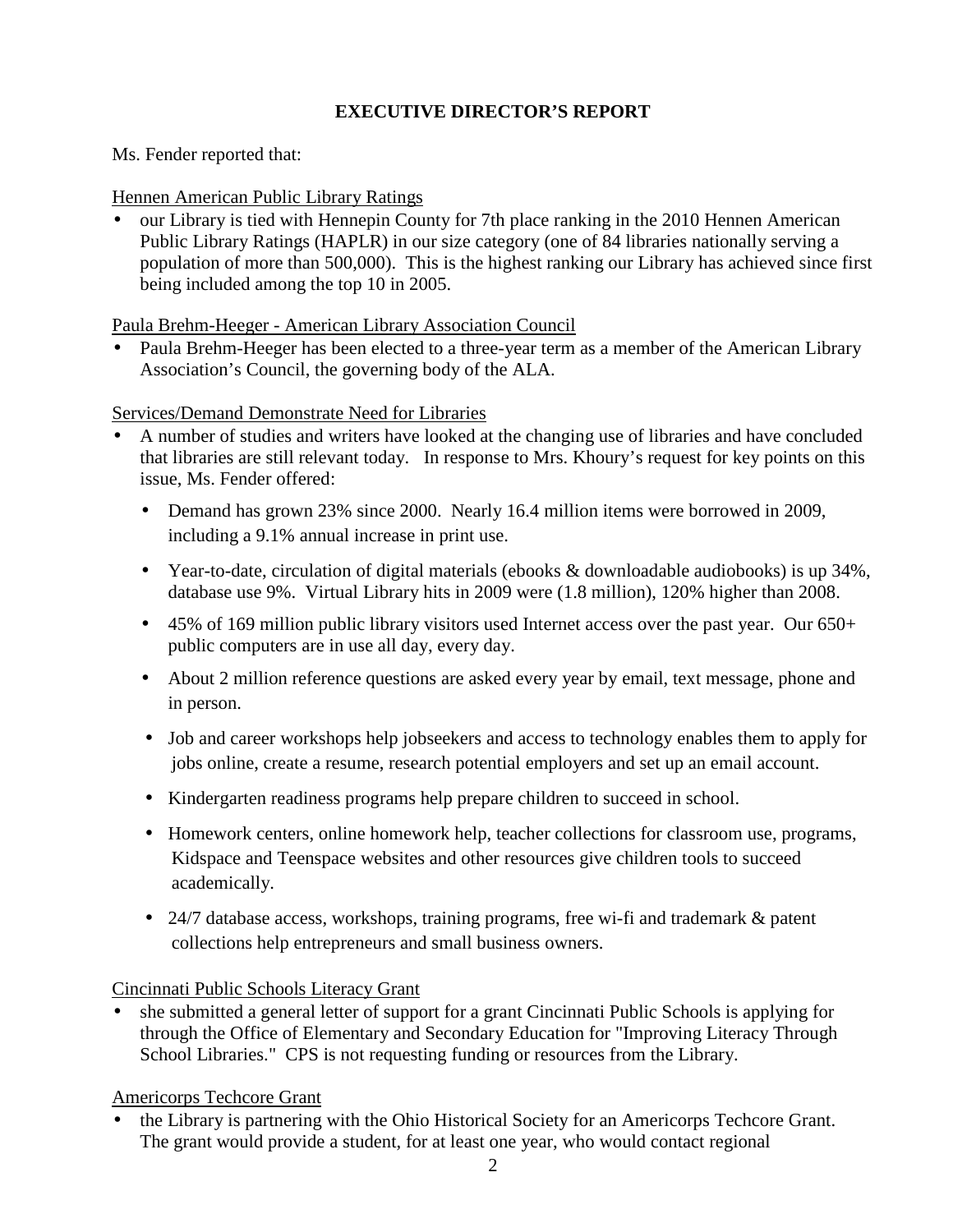organizations and digitize their materials that pertain to the Civil War. The Library would receive copies of all the digitized material and would be recommended as a digitization vendor for materials outside the scope of this project. The Library would be responsible for providing a work area, a computer and managerial oversight for the student worker and would be responsible for a \$1,500 match for each year the student works with us.

### MVP Awards

• Lisa Kuhl, Human Resources Staff Development Coordinator–Technology, and Nicole Riddle, Catalog Maintenance Assistant, were selected for the MVP award.

Mr. Moran moved that the Executive Director's Report be approved as submitted, including application for the Americorps Techcore Grant. Mrs. LaMacchia seconded.

Voting for the motion: Mr. Hendon, Mrs. LaMacchia, Mr. Moran, Mr. Wright and Mrs. Khoury … 5 ayes. The motion carried. **(35-2010)**

### **LIBRARY SERVICES AND ADMINISTRATION COMMITTEE REPORTS**

Mrs. LaMacchia reported that the Library Services and Administration Committee met April 29, 2010. Committee Chair Elizabeth H. LaMacchia, Trustee Robert Hendon and Kim Fender, Mary Bennett-Brown and Greg Edwards were in attendance. Mrs. LaMacchia presented the following Committee recommendations:

Personnel Change Report

• approve the Personnel Change Report for changes through May 1, 2010:

| <b>ACTION</b>         | <b>AGENCY</b>                              | <b>POSITION TITLE</b>        | FTE. | <b>EMPLOYEE NAME</b>  | <b>EFFECTIVE</b><br><b>DATE</b> |
|-----------------------|--------------------------------------------|------------------------------|------|-----------------------|---------------------------------|
| Retirement            | <b>Materials Retrieval</b>                 | Page                         | 1.00 | Brooks, Anthony C.    | 04/30/10                        |
| Retirement            | Magazines &<br>Newspapers                  | LSA I                        | 0.50 | Parker, Stephanie M.  | 04/30/10                        |
| Retirement            | Sharonville                                | Reference Librarian I        | 1.00 | Wade, Nancy L.        | 04/30/10                        |
| Retirement            | Safety & Security                          | Safety & Security<br>Manager | 1.00 | Takach, David M.      | 04/21/10                        |
| Appointment Deer Park |                                            | LSA I                        | 0.50 | Coil, Jane A.         | 04/18/10                        |
| Appointment Anderson  |                                            | LSA I                        | 0.50 | DiPuccio, Barbara J.  | 04/18/10                        |
|                       | Appointment Information & Reference        | Shelver                      | 0.50 | Frey, Michael D.      | 04/18/10                        |
|                       | Appointment North Central                  | <b>Student Shelver</b>       | 0.30 | Kerr, Isaac E.        | 04/04/10                        |
|                       | Appointment Information & Reference        | <b>Student Shelver</b>       | 0.30 | Moher, Sally J.       | 04/18/10                        |
| Appointment West End  |                                            | LSA I                        | 0.50 | Oldiges, Elizabeth J. | 04/18/10                        |
|                       | Appointment Information & Reference        | <b>Student Shelver</b>       | 0.25 | Resnick, Gideon A.    | 04/18/10                        |
|                       | Appointment North Central                  | <b>Student Shelver</b>       | 0.30 | Schneider, Lauren N.  | 04/04/10                        |
|                       | Appointment Information & Reference LSA II |                              | 0.50 | Schultz, Allison R.   | 04/18/10                        |
| Departure             | Madeira                                    | LSA I                        | 0.60 | Snyder, Heather S.    | 04/09/10                        |

Timekeeping Policy Revision

• revise the Timekeeping Policy to reflect the change from a paper timecard system to an online timekeeping system.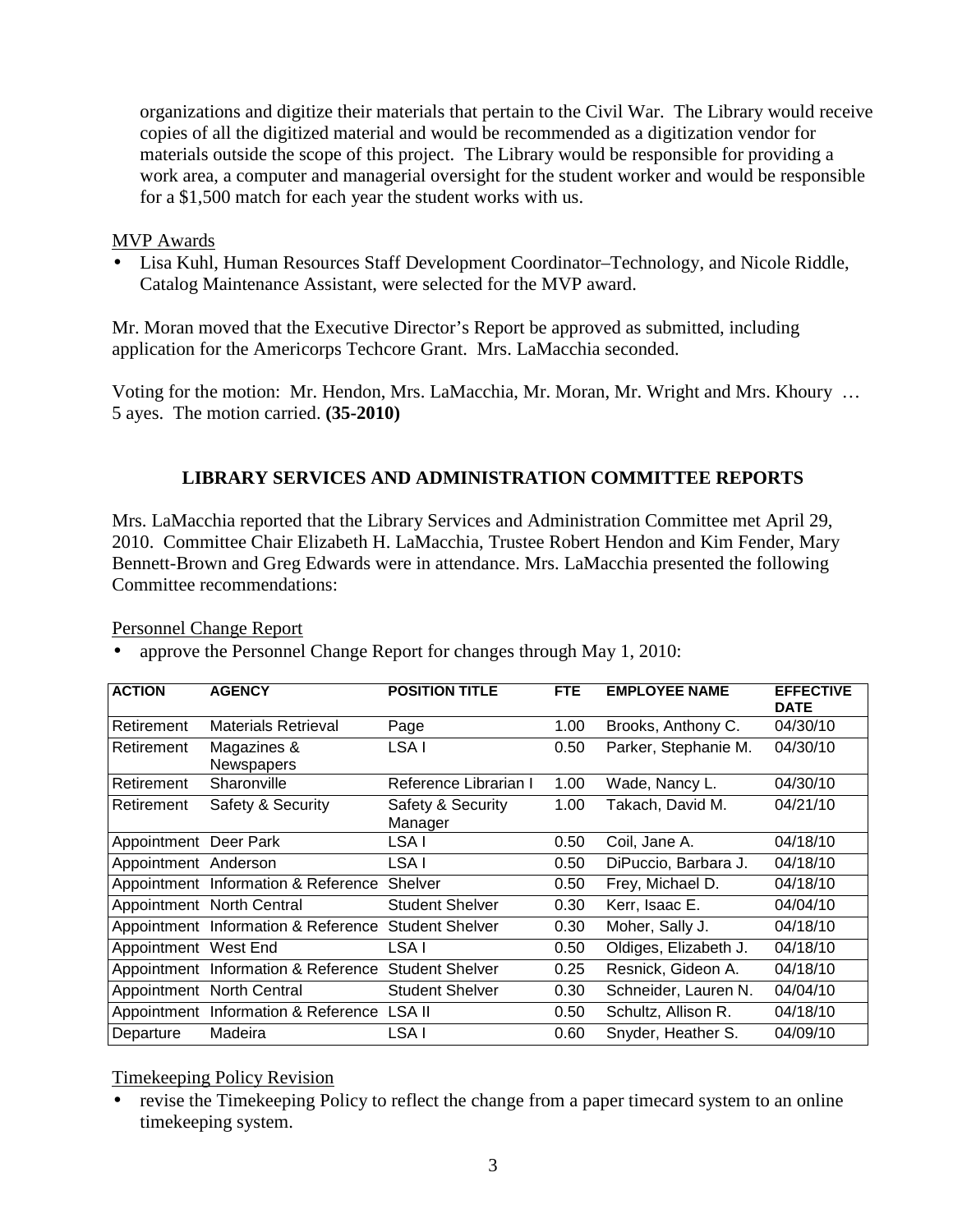## **Timekeeping Policy**

We adhere to the provisions of the Fair Labor Standards Act, which states that non-exempt employees must be compensated for all hours worked and that we must maintain records indicating those hours.

Employees are responsible for completing their own time entries. Supervisors are responsible for verifying and approving their employee's time entries, including paid absences such as sick, vacation and holiday time. When necessary, incomplete time entries may be completed by the supervisor.

Absences are not to be considered as hours worked for pay purposes. Unapproved absences must be covered by vacation or holiday; otherwise the employee will not be paid for the hours of absence.

Entering or changing another employee's time or falsifying any time entry is prohibited and is grounds for disciplinary action, up to and including termination.

#### Nonexempt Staff:

Each non-exempt employee must complete a weekly time record of the hours they actually worked and any paid absences. Employees are not permitted to commence work before their scheduled starting time, stop work after their scheduled quitting time, or in any way work more than their scheduled hours without the prior approval of their supervisor.

#### Exempt Staff:

Exempt staff are those employees who are classified as Directors, Managers, Supervisors and other professionals as identified in the Exempt & Nonexempt Designation Policy. Exempt staff must complete a weekly time record with no more than 40 total hours for the week, including any paid absences.

Effective: 5/16/2010

#### Library Card and Circulation Policy Revision

• revise the Library Card and Circulation Policy to eliminate specifying the number of holds permitted on a card and allow administrative staff to change this number as needed. Initially, the current limit of 25 would be increased to 35 to adjust for a recent enhancement to the catalog that allows for holds on on-order items.

#### Fourth of July Holiday

• close the Library on July 5 since the Fourth of July holiday falls on Sunday in 2010.

#### Medical and Dental Benefit Plans

• continue current employee medical plan contribution rates for the HMO and PPO plans of 15%, the HSA plan of 10% and the dental plan of 25%, with no changes to the plans offered. Medical premiums will renew with a 4.99% increase. Current and renewal costs for employees are:

| <b>Medical Premiums - Monthly Employee Share</b> |                               |                                |            |            |
|--------------------------------------------------|-------------------------------|--------------------------------|------------|------------|
|                                                  | <b>Priority</b><br><b>HMO</b> | <b>Preferred</b><br><b>HMO</b> | <b>PPO</b> | <b>HSA</b> |
| <b>CURRENT SHARE RATIO</b>                       | 15%                           | 15%                            | 15%        | 10%        |
| Single                                           | 59.28                         | 62.04                          | 64.05      | 34.37      |
| Employee/Spouse                                  | 124.60                        | 130.40                         | 134.62     | 72.25      |
| Employee/Child                                   | 112.68                        | 117.93                         | 121.75     | 65.34      |
| Family                                           | 172.49                        | 180.53                         | 186.37     | 100.02     |
|                                                  |                               |                                |            |            |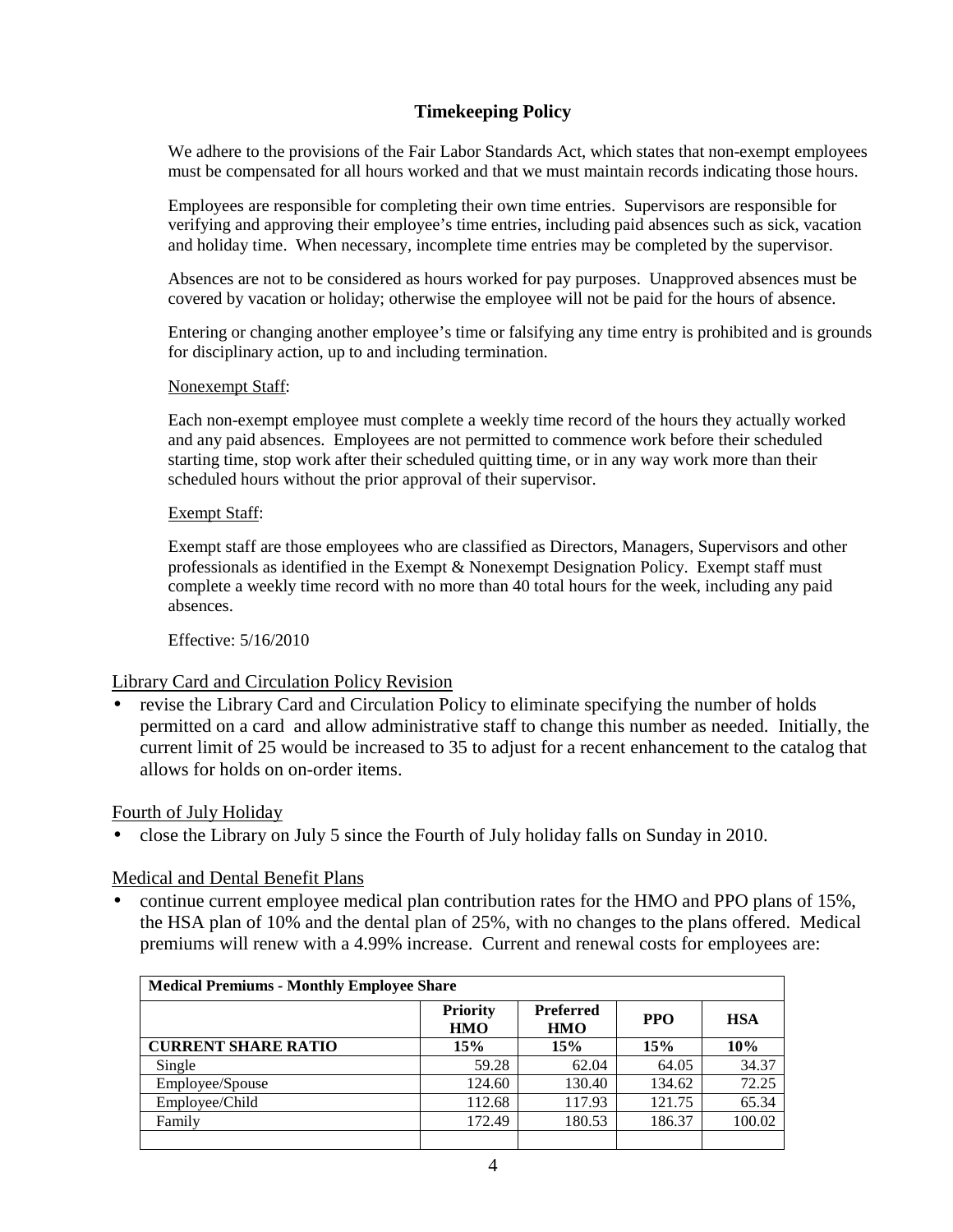| <b>RENEWAL SHARE RATIO</b> | 15%    | 15%    | 15%    | 10%    |
|----------------------------|--------|--------|--------|--------|
| Single                     | 62.18  | 65.08  | 67.18  | 36.06  |
| Employee/Spouse            | 130.74 | 136.79 | 141.22 | 75.79  |
| Employee/Child             | 118.20 | 123.71 | 127.72 | 68.54  |
| Family                     | 180.94 | 189.37 | 195.51 | 104.92 |

| <b>Dental Premiums -</b>      | <b>Current Share</b> | <b>Renewal Share</b> |
|-------------------------------|----------------------|----------------------|
| <b>Monthly Employee Share</b> | 25%                  | 25%                  |
| Single                        | \$6.70               | \$7.12               |
| Employee/Spouse               | \$15.76              | \$16.73              |
| Employee/Child                | \$14.42              | \$15.31              |
| Family                        | \$24.88              | \$26.41              |

2010 Salary Schedule

• maintain 2010 salaries at 2009 amounts for the remainder of the year. In reaching this decision, the Committee expressed concern about the continuing decline in State funding.

#### Union Decertification

• approve, pending State Employment Relations Board (SERB) certification of the decertification election results, merging Union and non-Union salary schedules (resulting in a 1% increase for all Librarians and Catalogers) and restoring all fringe benefits reductions mandated by the Union Contract, effective for the pay period beginning May 16, 2010, and discontinuing dues deductions effective immediately.

It was noted that SERB notified the Library on May 6 that the Decertification Election results have been certified.

Mrs. LaMacchia moved that the Board approve the Library Services and Administration Committee report as submitted, including personnel changes, policy revisions, closing on July 5, continuing employee medical plan contribution rates, maintaining the 2010 salary schedule and changes relative to decertification. Mr. Hendon seconded.

Voting for the motion: Mr. Hendon, Mrs. LaMacchia, Mr. Moran, Mr. Wright and Mrs. Khoury … 5 ayes. The motion carried. **(36-2010)**

### **LIBRARY SERVICES**

Mrs. LaMacchia introduced Marni Blanken, Children's Librarian of the Bond Hill Branch.

#### Summer Reading Program 2010: *Lights, Camera, Read!*

Marni Blanken reported that the 2010's Summer Reading Program begins June 1 and runs through July 31. This year's program has a cinematic theme focusing on books that have become movies. Like last year, the program will be comprised of four components: preschool, school-age, teen and adult. She outlined reading requirements and prizes for each level and noted that Summer Reading programs will be offered at all locations. This year, participants can sign up and track their reading online, allowing for better management of the program and much less use of paper.

The Summer Reading Program is sponsored by the Friends of the Public Library, the Anderson Township Library Association, the Kersten Fund, the Charles H. Dater Foundation, Joseph-Beth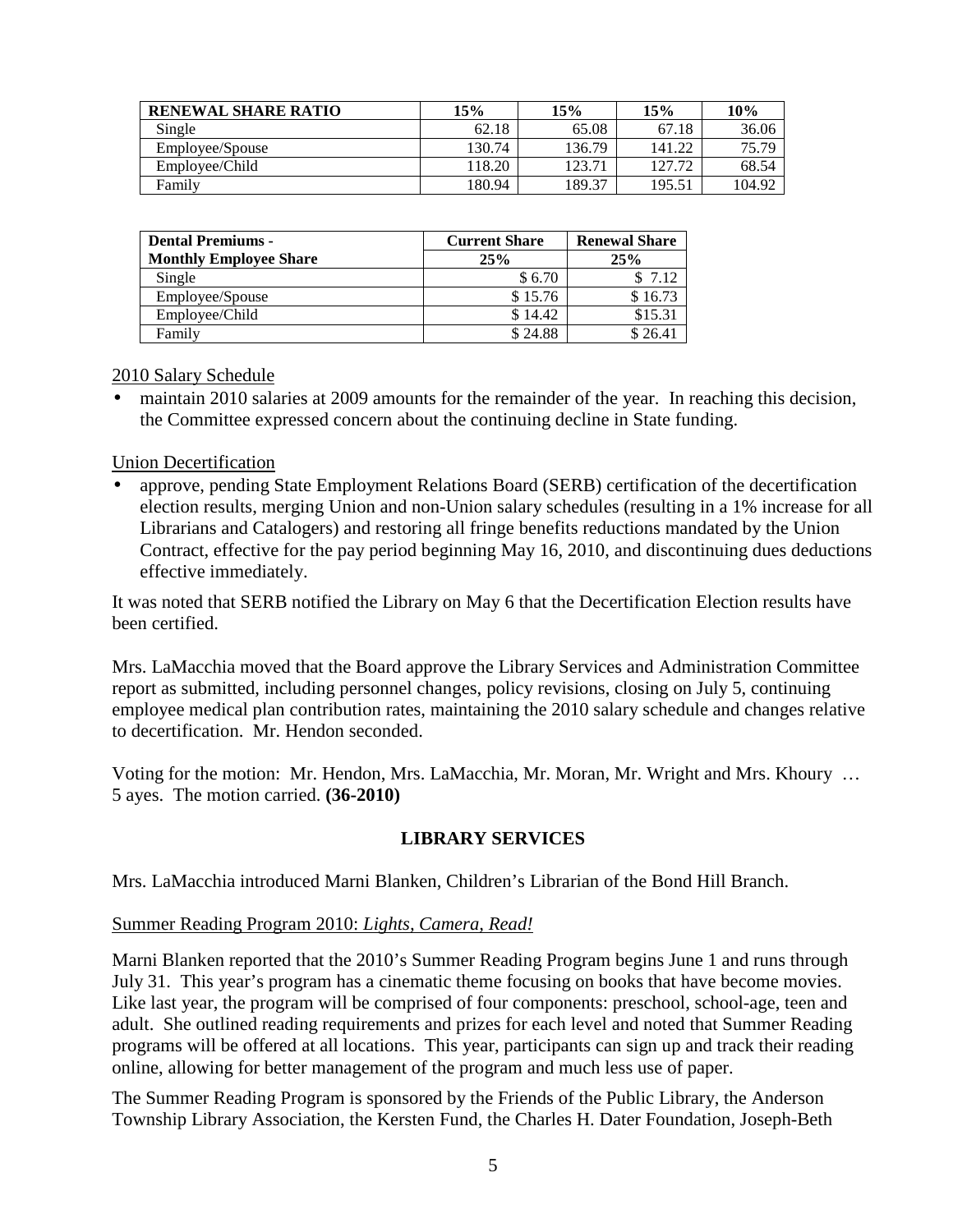Booksellers,  $K^{12}$  and the Ohio Virtual Academy. Media sponsorship is provided by WKRC Local 12 and CW Cincinnati.

# Quick Response Codes - Promotion of Services/Programs

Mr. Edwards explained that a Quick Response or QR code is a two-dimensional code used to point mobile users to specific information via their smart phone. The Library will begin using QR codes on Summer Reading Program signage that the mobile user can scan to go to the Summer Reading Program website. Moving forward, the Library will use QR codes for program and service promotion, self-guided tours of the Main Library and as a way of providing detailed exhibit information to customers.

Mrs. LaMacchia reported that:

### International Conference on Virginia Woolf

• an exhibition at Georgetown College's Anne Wright Wilson Fine Arts Gallery (Georgetown Kentucky) during the Annual International Conference on Virginia Woolf will feature three books from our collection of significant interest to Woolf scholars: *The Artist and Psychoanalysis* by Roger Eliot Fry, *The Psychology of Clothes* by John Carl Flugel and *The Common Reader* by Virginia Woolf. The books will be on display May 13 – June 10.

Brain Camps

• the Library will offer summer enrichment activities from June  $7 -$  August 13 through Brain Camps in Homework Central at the Main library and two-day afternoon Brain Camps at the Avondale, College Hill, Deer Park and Price Hill Branches.

### Programs and Exhibits of Note

- *Humana Healthy Kids Zone*  thanks to a Humana Foundation grant, the Library will present a series of eight fitness and nutrition programs for kids at fourteen urban locations each week from June 7 through July 31.
- *Bookworks 11* the annual Cincinnati Book Arts Society exhibit of regional book artists will be on view from June 12 – September 7 in the Main Library's Atrium.

### Library Usage

- April's circulation was down 4.8%, driven by a 9.5% decrease in audiovisual usage, largely a result of the Library for the Blind merger. However, Main Library circulation increased 4.5%, digital circulation 41.3%. Over 4,000 Playaways circulated in April and, for the fourth straight month, *Hunger Games*, the 2010 On The Same Page title selection, was the number one circulating title. At 301,165, the number of active library cardholders was over 300,000 for the first time since 2006.
- the top circulating items and statistical reports for the month of April 2010 were submitted.

The report was received and filed.

### **FISCAL OFFICER'S REPORT**

Ms. Schoettker reported that: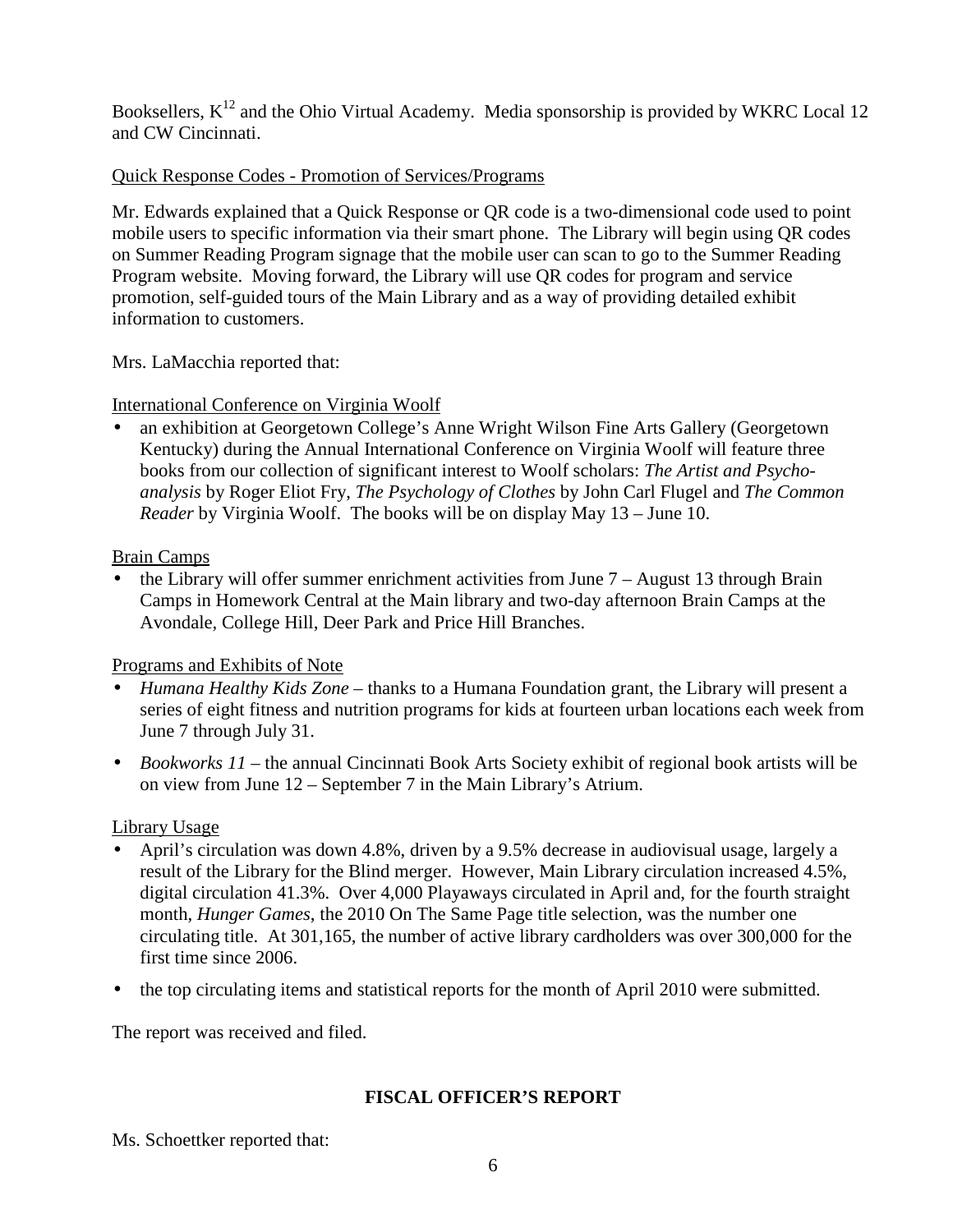Status of Funding

• upon completion of the first half settlement of property taxes, the Hamilton County Auditor forwarded a second tax distribution, plus an accounting of the deductions withheld. The net distribution to the Library is:

| Total 1 <sup>st</sup> half tax collection | \$9,190,444.88 |
|-------------------------------------------|----------------|
| - County Auditor/Treasurer fee            | (104, 492.27)  |
| - Delinquent tax recovery fee             | (29,089.75)    |
| - Election share (1 time cost)            | (174,050.68)   |
| Net to Library                            | \$8,882,812.18 |

State-legislated tax relief measures – rollbacks and homestead reductions – will be reimbursed to the Library directly from the State of Ohio. The County Auditor has told us to expect about \$1 million, less a State processing fee.

Public Library Fund distributions for January to May 2010 are 15% less than 2009, 3% less than the estimate on which our 2010 appropriations are based.

Monthly Financial Report

• the financial report was submitted for the period ending April 30, 2010.

Investment Report

• the investment report was submitted for the month ending April 30, 2010.

Mr. Hendon moved that the Board approve the Fiscal Officer's Report including the financial and investment report as submitted. Mr. Wright seconded.

Voting for the motion: Mr. Hendon, Mrs. LaMacchia, Mr. Moran (except pass on investment report), Mr. Wright and Mrs. Khoury … 5 ayes. The motion carried. **(37-2010)**

Mrs. LaMacchia left the meeting.

# **FINANCE AND AUDIT COMMITTEE REPORTS**

Mr. Moran reported that the Finance and Audit Committee met Wednesday, April 28. Committee Chair William Moran and Trustees Robert Hendon and Paul Sittenfeld were in attendance, along with Kim Fender and Patricia Schoettker.

### US Bank Investment Services

Mr. Moran reported that representatives of US Bank, investment manager of the Library's permanent (trust) fund principal balances since 2000, were in attendance at the meeting to review the portfolio and answer questions. The Ohio Revised Code and the Library's own investment policy prioritize our investment objectives – safety first, then liquidity and lastly yield. These objectives combined with current market conditions create a challenging investment environment. US Bank is investing the Library's funds primarily in short term obligations, US Treasury bonds and notes, agencies and savings bonds. In recognition of our long-term relationship, the bank has held their service fee at 15 basis points.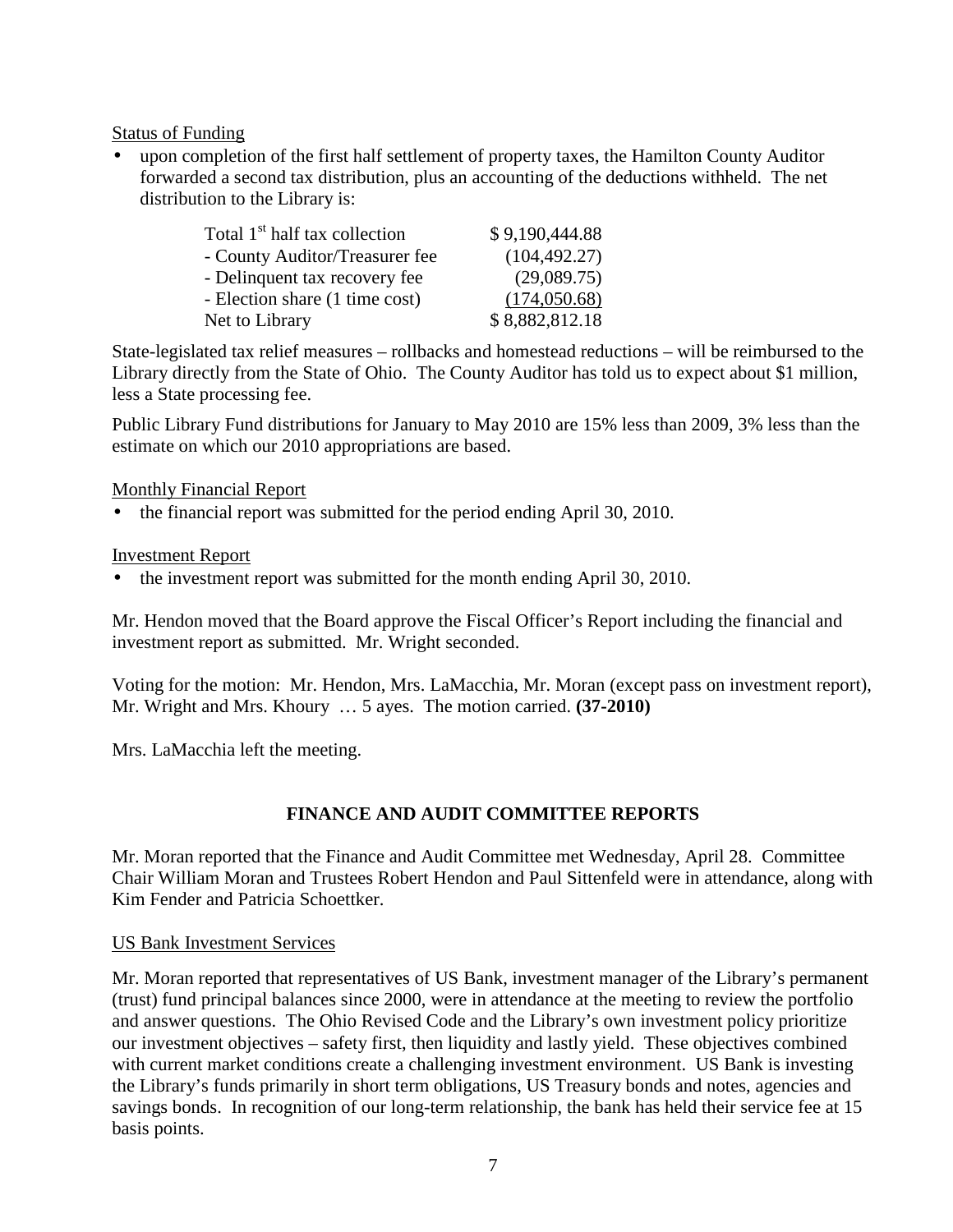Copies of US Bank's presentation document and a listing of the permanent funds were provided to each member of the Board.

#### Depository Agreements

Ms. Schoettker presented the Committee's recommendation that new proposals for deposit of public funds be sought from Fifth Third Bank, US Bank, PNC Bank, Huntington Bank, Stock Yards Bank and Key Bank. Current Depository Agreements expire on July 31, 2010.

The Library is currently satisfied with the commercial banking and credit card services provided by Fifth Third Bank and the investment management services provided by US Bank so the Committee recommends that new proposals for bank services not be sought at this time.

#### Revisions to 2010 Annual Appropriation Resolution

Mr. Moran presented the Committee's recommendation for approval of the following revisions to 2010 appropriations:

| Dater Fund                           | Revision |
|--------------------------------------|----------|
| <b>Supplies</b>                      | \$443.21 |
| <b>Purchased/Contracted Services</b> | 365.00   |
| Capital Outlay                       | (808.21) |
| Net Change                           | 0.00     |

#### 2011 Operating and Capital Budget

Ms. Schoettker presented the Committee's recommendation for the 2011 budget, shown below in comparison with 2010 appropriations.

|                              | 2010 Approp | 2011 Budget | % Change |
|------------------------------|-------------|-------------|----------|
| <b>Beginning Balance</b>     | 1,500,000   | 4,100,000   |          |
|                              |             |             |          |
| Public Library Fund          | 36,383,880  | 50,874,330  |          |
| Property Tax Levy            | 20,034,854  | 19,895,770  |          |
| Subtotal                     | 56,418,734  | 70,770,100  |          |
| Other Library Revenue        | 2,856,266   | 2,754,900   |          |
| <b>TOTAL RECEIPTS</b>        | 59,275,000  | 73,525,000  | 24%      |
|                              |             |             |          |
| <b>Operating Expenditure</b> | 54,175,000  | 54,569,603  | ${<}1\%$ |
| <b>Capital Transfers</b>     | 2,500,000   | 17,955,397  | 618%     |
| TOTAL EXPENDITURE            | 56,675,000  | 72,525,000  | 28%      |
|                              |             |             |          |
| <b>Remaining Balance</b>     | 4,100,000   | 5,100,000   |          |

She noted that, as in past years, this budget is need-based – what's needed to provide full library service, including capital building and improvement projects. If the revenue required to fund this budget is not received, then any unfunded obligations will not be undertaken.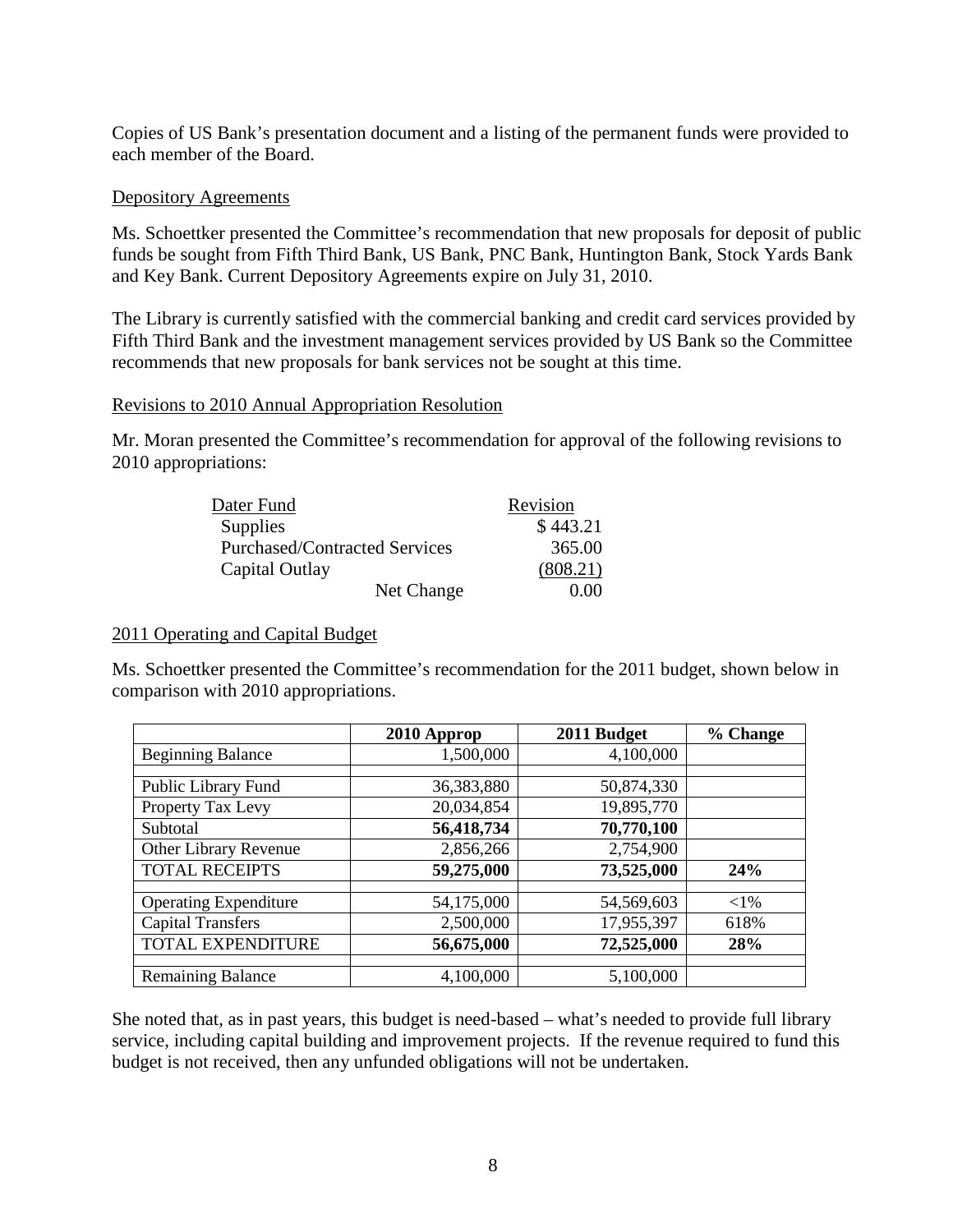The OPERATING BUDGET includes an allowance for salary and benefit increases and for restoring some Sunday and evening hours. These increases are offset by reductions in other areas so the overall increase in the operating budget is less than 1%.

The CAPITAL BUDGET includes the seven capital projects requested by the Facilities Committee. Additional donations for the Pleasant Ridge ADA are anticipated from the Pleasant Ridge Community Council (\$273,594) and the Library Foundation (\$40,000). Donations will be sought for the full cost of the Clifton project. If capital dollars in the Building & Repair Fund are not needed again (as they were in 2009) to offset funding shortfalls, then about \$1.3 million will be available to complete Pleasant Ridge funding and to start funding St. Bernard. That leaves five projects needing a total of \$17,955,397 from the 2011 budget, as follows:

| <b>PROJECT</b>             | PROJECT         | PAID TO     | <b>ON HAND</b> | <b>PENDING</b>   | <b>REMAINDER</b> |
|----------------------------|-----------------|-------------|----------------|------------------|------------------|
|                            | <b>ESTIMATE</b> | <b>DATE</b> |                | <b>DONATIONS</b> | 2011 BUDGET      |
| 2011 Ongoing Maintenance   | 2,500,000       |             |                |                  | 2,500,000        |
| Pleasant Ridge ADA Upgrade | 1,200,000       | 53,632      | 817,774        | 313,594          |                  |
| St. Bernard Branch         | 4,000,000       |             | 484,603        |                  | 3,515,397        |
| Reading Branch             | 5,500,000       |             |                |                  | 5,500,000        |
| Woodlawn Branch            | 6,000,000       |             |                |                  | 6,000,000        |
| <b>Westwood Parking</b>    | 440,000         |             |                |                  | 440,000          |
| <b>Clifton Branch</b>      | 3,894,000       |             | 500            | 3,893,500        |                  |
| TOTAL                      | 23,534,000      | 53,632      | 1,317,877      | 4,207,094        | 17,955,397       |

The budget reserves two CONTINGENCIES – a  $$1,625,000$  operating contingency (3%) in the General Fund and a \$2,000,000 capital contingency in the Building and Repair Fund.

The projected 2011 remaining balance of \$5,100,000 includes the General Fund operating contingency plus \$3,475,000 to carry forward to 2012. Since there may be no annual growth in property tax receipts over the 5 years of the levy, this carry-forward balance needs to increase each year to plan ahead for sufficient income in 2014 – the last year of the levy.

This budget will require intergovernmental revenue totaling more than \$70 million. The Hamilton County Auditor has estimated property tax receipts at just under \$20 million, leaving \$50 million needed from the Public Library Fund. The most recent state estimate of Public Library Fund revenue is \$36.4 million.

Mr. Moran informed the members of the Pleasant Ridge Community Council Library Committee that if Library capital funding is not needed to offset funding shortfalls AND if their anticipated donations to the project are received, then sufficient funding to complete the Pleasant Ridge ADA project may be available in 2011.

Mr. Moran summarized the recommendations of the Finance and Audit Committee:

- 1. seek new proposals for deposit of public funds from Fifth Third Bank, US Bank, PNC Bank, Huntington Bank, Stock Yards Bank and Key Bank.
- 2. do not seek proposals for banking services at this time.
- 3. revise the 2010 Annual Appropriation Resolution as proposed for the Dater Fund.
- 4. submit the 2011 Operating and Capital Budget as proposed to the Hamilton County Budget Commission.

Mr. Moran moved that these recommendations be approved as submitted. Mr. Wright seconded.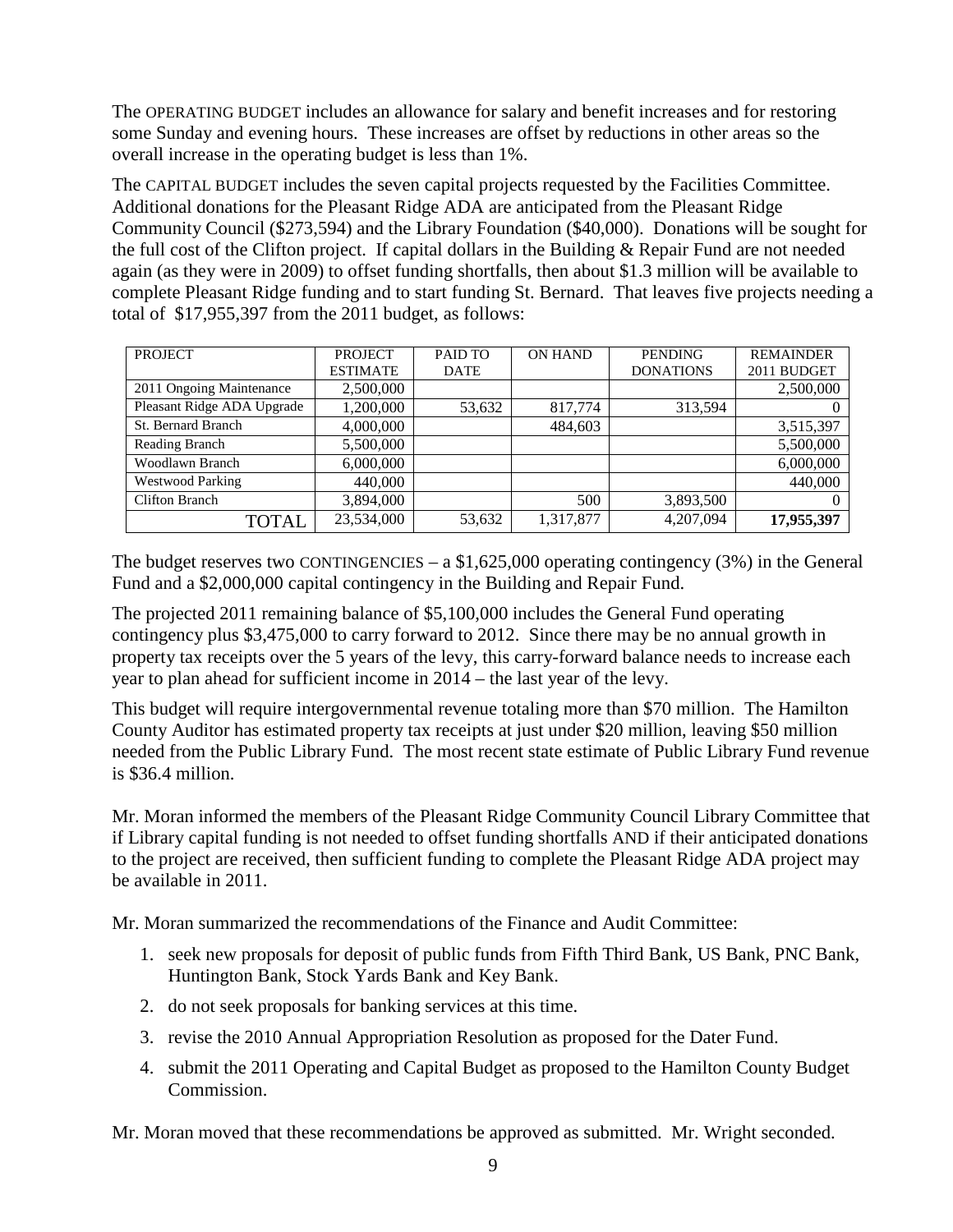Voting for the motion: Mr. Hendon, Mr. Moran, Mr. Wright and Mrs. Khoury … 4 ayes. The motion carried. **(38-2010)**

### **FACILITIES COMMITTEE REPORT**

Mr. Hendon reported that:

Clifton Branch – Brookline Avenue Property

• a letter of intent received from Michael Dever outlines key terms and conditions of Peak 8, LLC's charitable gift of property at 3400-3406 Brookline Avenue, including agreement to use best efforts to close on or before May 31, 2010, no later than June 30.

Larry Baron, Assistant Hamilton County Prosecuting Attorney, has completed the title search and found the property to be free and clear but he has advised that an Environmental Phase I site assessment be conducted. The Prosecutor's Office will handle the closing on the property, reducing the cost of acquisition.

In response to questions raised by Library Trustee Paul Sittenfeld at the April meeting, further details about project costs were presented:

| <b>Estimated Acquisition Costs:</b>                                     |             |
|-------------------------------------------------------------------------|-------------|
| Environmental site study                                                | \$1,975.00  |
| Arborist site cleanup                                                   | < 2,650.00  |
| Pro-rated taxes                                                         | 5,455.00    |
| Total                                                                   | \$10,080.00 |
| <b>Annual Costs – pre-renovation:</b><br>Insurance (liability/property) | \$1,052.00  |
| <b>Utilities</b>                                                        | 2,940.00    |
| Security system                                                         | 972.00      |
| Grounds maintenance                                                     | 4,356.00    |
| Total                                                                   | \$9,320.00  |
|                                                                         |             |

#### **Operating Costs Comparison – current to new facility operating 52 hours per week:**

|                  | Current      | Projected    | Difference   |
|------------------|--------------|--------------|--------------|
| <b>Staffing</b>  | \$343,993.00 | \$447,052.00 | \$103,059.00 |
| <b>Utilities</b> | 12,174.00    | 15,000.00    | 2,826.00     |
| Rent             | 35,400.00    | 0.00         | (35,400.00)  |
| Grounds          | 0.00         | 4,356.00     | 4,356.00     |
| Elevator         | 0.00         | 2,100.00     | 2,100.00     |
| Total            | \$391,567.00 | \$468,508.00 | \$76,941.00  |

After closing on the property, the Library will file for exemption from property taxes (since the property will not generate income) and will not pay property taxes beyond the initial year.

The initial project cost reported in April included only the renovation cost of \$3,300,000. The addition of architectural, engineering and construction management fees amends the project estimate to \$3,894,000.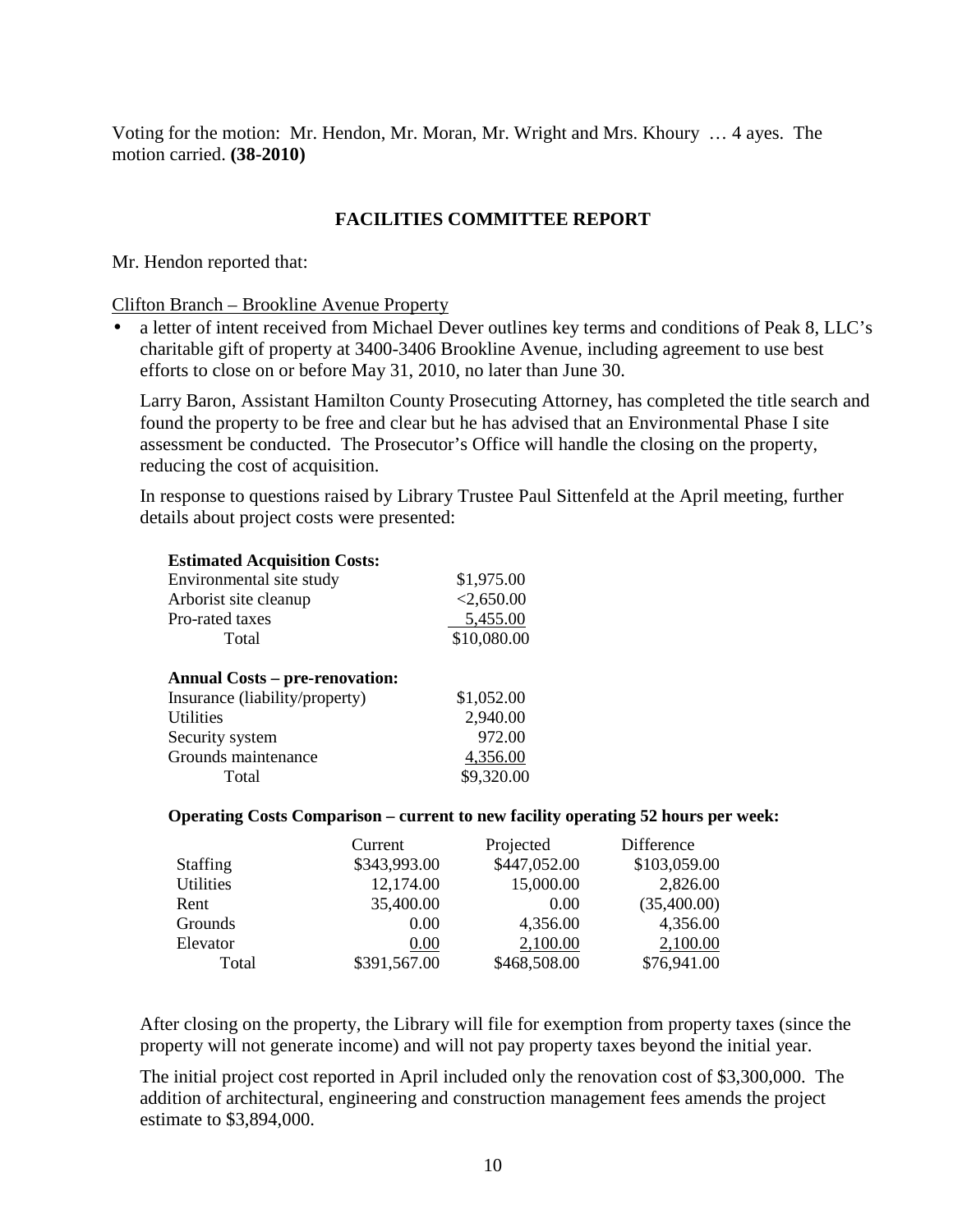Staff has attended meetings of the Clifton Business Association and Clifton Town Meeting. Response from the community towards this project has been positive, with only two concerns voiced – walking distance and impact on the business district.

Mr. Moran noted that the new project estimate is the worst-case scenario; with value engineering, the cost can be improved.

## 2009/10 Ongoing Maintenance

• contracts totaling \$1,633,464 for the 2009/10 Ongoing Maintenance project were awarded in April. Work has begun and is scheduled for completion by November 2010. Administrative staff request the authority to approve any contract change orders within the total project budget of \$2.5 million. Approved change orders would then be brought to the Board for confirmation.

### Westwood Annex

• a letter of intent sent to Sr. Ann Rene McConn, President of the Westwood Community Urban Redevelopment Corporation, documents their option to purchase the Library's properties at 3054 and 3064 Harrison Avenue for the appraised price of \$340,000. This option will remain in effect until June 30, with the closing to be held no later than July 31, 2010.

# Wyoming Branch – City of Wyoming

• on April 14, accompanied by Kim Fender and Ray Hils, he meet with the City of Wyoming to hear their proposal to relocate the Wyoming Branch to a site owned by the City of Wyoming. In considering this proposal, it was determined that the relocation would add minimal space, provide little or no increase in parking, place the branch farther away from the Wyoming Middle School and require substantial renovation. He recommended that the Wyoming Branch remain in its present location.

Mrs. Khoury asked Greg Edwards and Ray Hils for their comments about the proposed relocation of the Clifton Branch. Greg Edwards responded that the Brookline Avenue site was a unique property and that the Library Services staff was excited about the project. Ray Hils noted that it would provide parking – something the current location does not provide.

Mr. Hendon moved that the Board approve the Facilities Committee Report as submitted, including authorizing administrative staff to approve contract change orders within the project budget and declining the proposal from the City of Wyoming. Mr. Moran seconded.

Voting for the motion: Mr. Hendon, Mr. Moran, Mr. Wright and Mrs. Khoury … 4 ayes. The motion carried. **(39-2010)**

### **DEVELOPMENT COMMITTEE REPORT**

Mr. Wright reported that:

### Clifton Branch Relocation Fundraising

• the proposed relocation of the Clifton Branch from a leased facility to the George Cox house would require fundraising an estimated \$3.9 million. Library Trustee Bill Moran has volunteered to lead fundraising efforts for the project. Property owner Michael Dever intends to donate the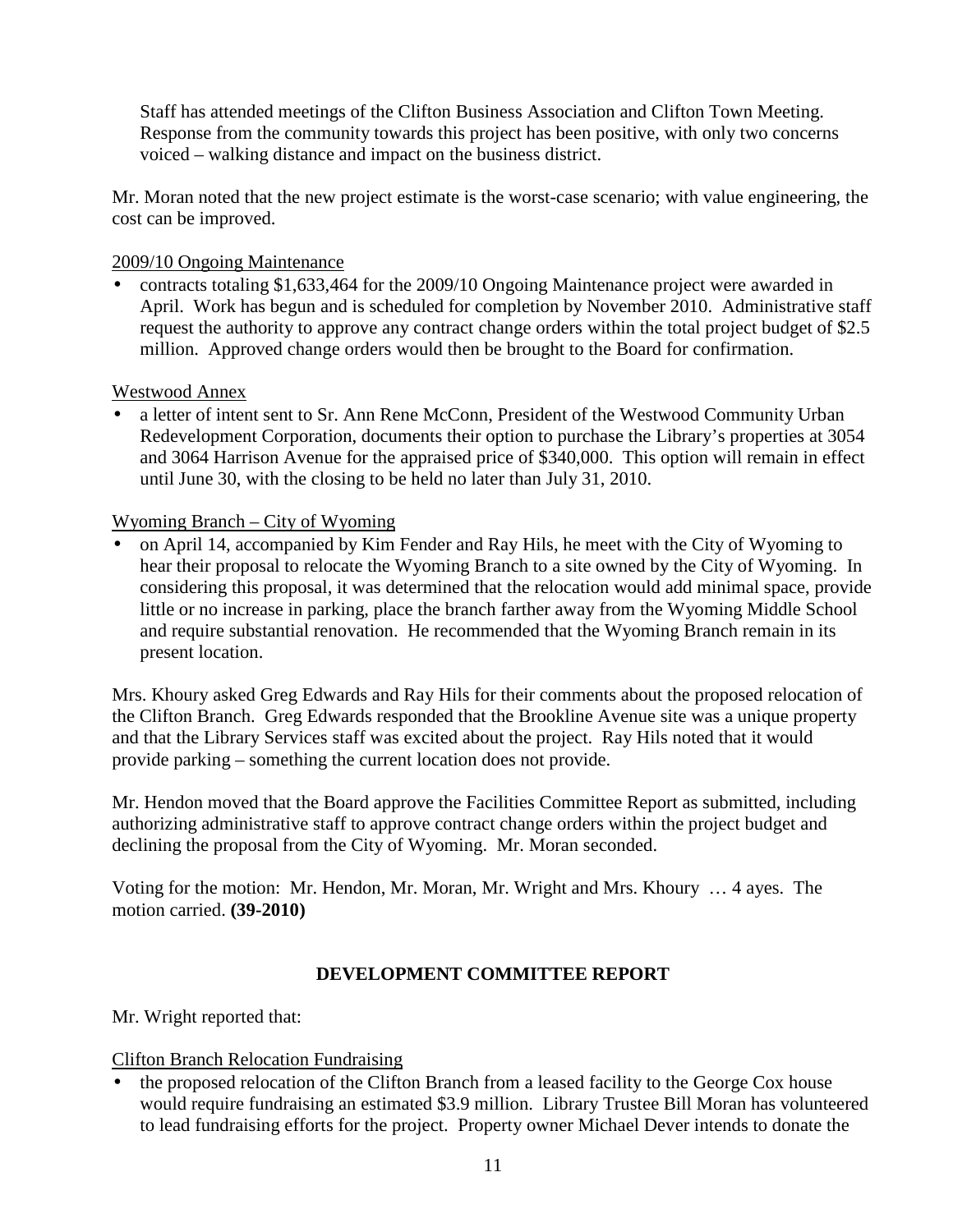property to the Library, with a closing to be held no later than June 30, 2010. Mr. Moran has a verbal commitment for a donation of \$300,000. A Development Committee meeting is scheduled for May 20 to discuss potential funders and coordination with the Foundation's development initiative. Library staff is identifying foundations and other donors and many Clifton supporters have volunteered to assist with fundraising.

### Library Foundation

- the Library Foundation held its quarterly meeting on April 22. The Foundation balance sheet shows total assets of approximately \$347,000.
- The directors approved two grants for Library support: \$30,000 to purchase 12 *Early Literacy Stations* and \$40,000 for the Pleasant Ridge ADA project.
- The Foundation's Development Committee will meet with the Library's Development Committee concerning the Foundation's development initiative.
- the Foundation received notification from the Scripps Howard Foundation that a \$1,000 grant has been approved that will help underwrite the Library's Shared Reading Project and Early Learning Express program.
- the Foundation received \$5,000 from William and Mary Lennard designated for the Pleasant Ridge ADA project.

Friends of the Public Library

- the Friends sale April 16 and 17 at the Pleasant Ridge Library Branch grossed \$3,808.
- at the Madeira Flea Market on April 25, the Friends offered used books for sale (grossed \$133.25) and the branch provided information about its programs and services.
- the Annual Downtown Sale at the Main Library will be June  $6 11$ .
- the Friends quarterly board meeting and the Annual Members meeting were held on April 23. Directors re-elected for a three-year term are Eunice Abel, Jay DeWitt, Consuelo Harris, Jim Jones, Patricia King and Tonia Moorman. Two new directors, Maura Kelly and Todd Neumann, were also elected.
- Friends support to the Library in their past fiscal year exceeded \$208,000. Their online book sales were over \$47,000. Branch sales, at \$38,231, were up 59% over the same time last year.

Mrs. Khoury announced that Mr. Sittenfeld has asked to resign from the Development Committee and his request will be honored.

The report was received and filed.

### **COMMUNITY AND PUBLIC RELATIONS COMMITTEE REPORT**

Amy Banister, Director of Public Relations, presented a report on promotion and planning, notable media coverage, press releases and community outreach. The report was received and filed.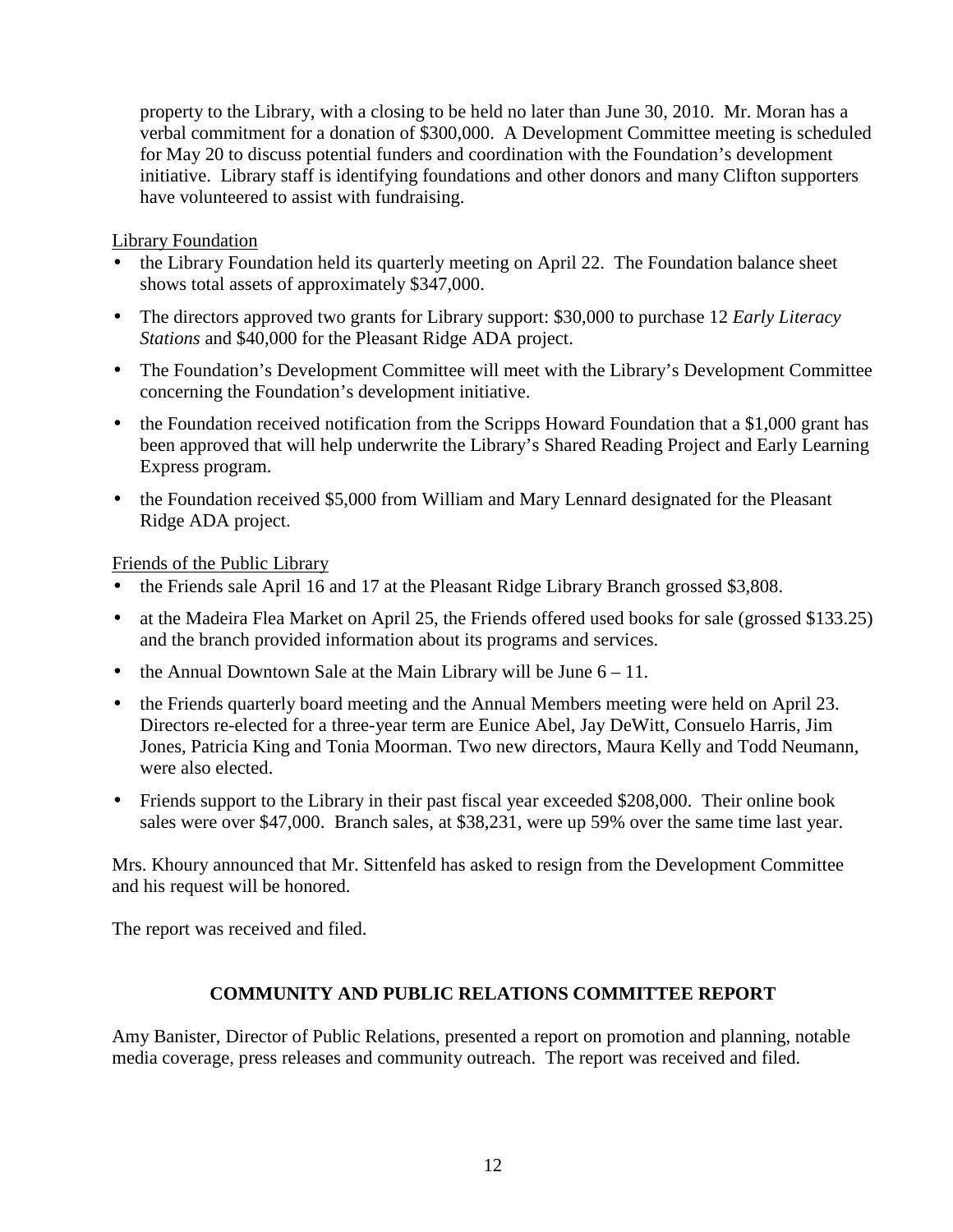# **LEGISLATIVE AFFAIRS AND LAW COMMITTEE REPORT**

Mr. Wright reported that:

Library Levy Results

• there were 29 Ohio library levies on the May 4 ballot. Only four, all new levies, failed.

Primary Election Results

• no incumbent Hamilton County Ohio Representatives or Ohio Senators lost their candidacy in the Primary Election on May 4.

OPERS Legislation

• legislation has not yet been introduced to alter benefit levels of the Ohio Public Employee Retirement System (OPERS). The legislation is anticipated because of the substantial drop in the value of pension funds as a result in the economic downturn.

Local Government Commission

• the Commission on Local Government Reform and Collaboration will release its final report before July 1, 2010, following almost two years of research and review of best practices in efficiencies in local government. Lynda Murray, Ohio Library Council's Director of Government and Legal Services, serves on the Commission and has stated that most of the recommendations will relate to county, municipality and township government.

The report was received and filed.

# **AD HOC LIBRARY FUNDING COMMITTEE REPORT**

### Update on Planning Process

Ms. Fender reported that OrangeBoy completed approximately 400 intercept surveys at 17 library locations and that an online cardholder survey ended May 7. Survey data are now being compiled.

A one-day circulation snapshot shows our Library's strong book circulation. On this day, 42.9% of active cardholders had items checked out.

| <b>Item Type</b>     | <b>Item Count</b> | <b>Cardholder Count</b> |
|----------------------|-------------------|-------------------------|
| <b>Books</b>         | 397,895           | 97,448                  |
| Music                | 52,024            | 15,871                  |
| Video/DVD            | 115,154           | 29,658                  |
| Audiobooks/Playaways | 25,905            | 10,347                  |
| Magazines            | 23,455            | 5,102                   |

In response to Mrs. Khoury's question about the next steps, Ms. Fender advised that all the survey data would be compiled and reviewed.

The report was received and filed.